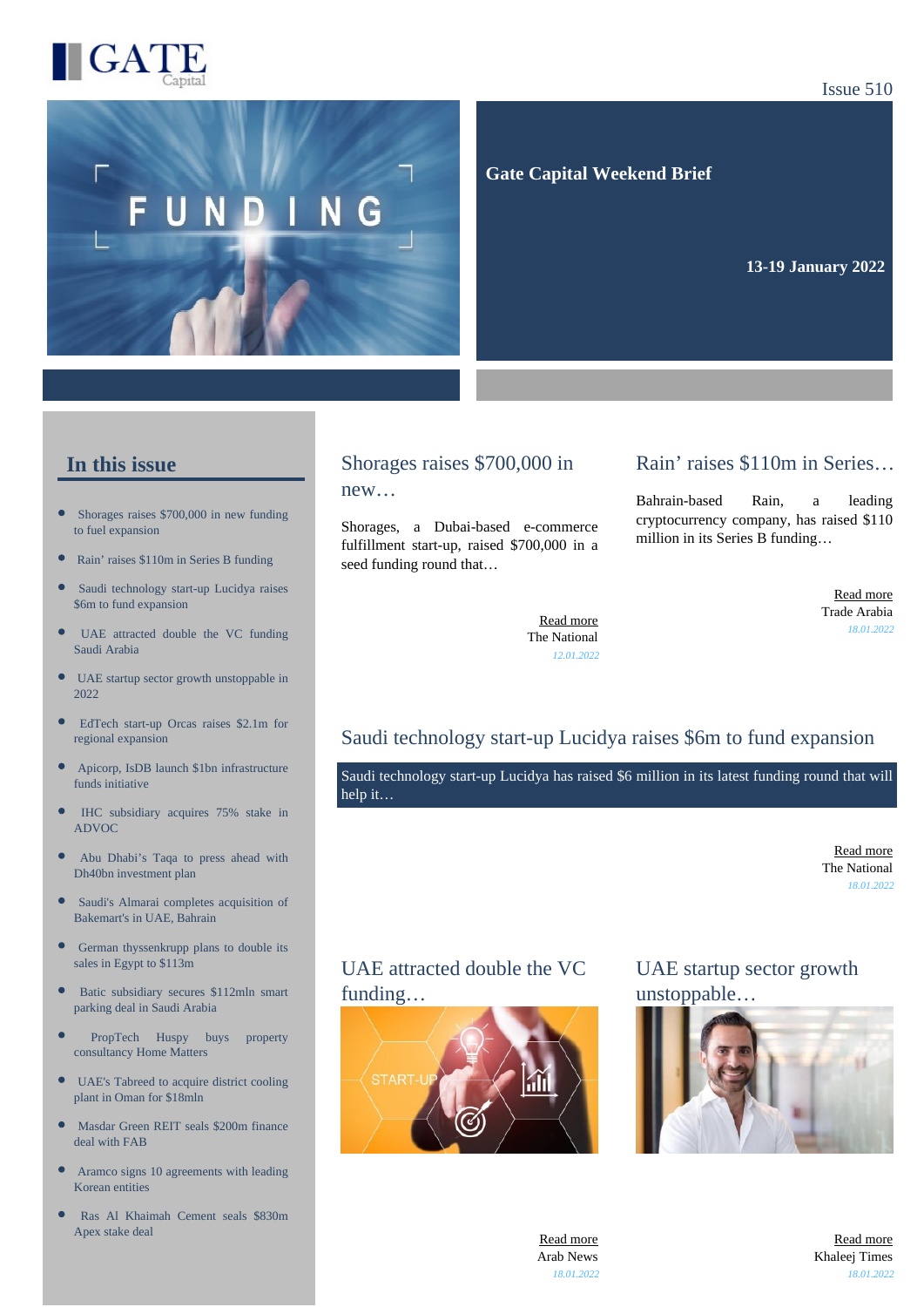## EdTech start-up Orcas raises \$2.1m for regional...

 Egypt-based educational technology startup Orcas has secured \$2.1 million in new funding to expand its operations in the Middle East and North Africa and further develop its product to boost online learning.

#### [Read more](https://gatecapital.net/back_office/newsletters/tracking/5595/652) The National *17.01.2022*

 Apicorp, IsDB launch \$1bn infrastructure…

 The Arab Petroleum Investments Corporation (Apicorp), an energy-focused multilateral development financial institution, has partnered with the Islamic Development Bank (IsDB) to set up the Infra Initiative, a \$1 billion private sectorfocused infrastructure financing initiative.

## IHC subsidiary acquires 75% stake in ADVOC

 International Holding Company's (IHC) wholly owned subsidiary IHC Food Holding has acquired a controlling stake in Abu Dhabi Vegetable Oil Company (ADVOC), the UAE conglomerate announced on Friday.

 [Read more](https://gatecapital.net/back_office/newsletters/tracking/5591/652) Trade Arabia *13.01.2022*  [Read more](https://gatecapital.net/back_office/newsletters/tracking/5592/652) Zawya *14.01.2022*

## Abu Dhabi's Taqa to press ahead with Dh40bn…

 Abu Dhabi National Energy Company, or Taqa, as it is known, reiterated its commitment to invest Dh40 billion (\$10.9bn) in infrastructure development as it focuses on its push into renewable energy, its group chief executive and managing director said on Monday.

## Saudi's Almarai completes acquisition of…

 Saudi Arabian food and beverage (F&B) giant Almarai has completed the acquisition of Bakemart's businesses in the UAE and Bahrain in a deal valued at 93.5 million dirhams (\$25.4 million).

# German thyssenkrupp plans to double its…

 German multinational conglomerate thyssenkrupp plans to double its unit sales in Egypt to \$113 million (100 million euros) within the next two years. Al-sharq reported, citing Andreas Beckers, head of Egypt's unit.

 [Read more](https://gatecapital.net/back_office/newsletters/tracking/5598/652) The National *17.01.2022*

 [Read more](https://gatecapital.net/back_office/newsletters/tracking/5593/652) Zawya *13.01.2022*

 [Read more](https://gatecapital.net/back_office/newsletters/tracking/5604/652) Arab News *19.01.2022*

# Batic subsidiary secures \$112mln smart parking…

 Saudi Arabia's Batic Investments and Logistics Company (Batic) said on Monday that one of its subsidiaries has secured a deal worth 422 million riyals (\$112 million) for a smart parking project in the kingdom.

# PropTech Huspy buys property consultancy…

 UAE PropTech start-up Huspy acquired Home Matters, a Dubai-based mortgage and property consultant, for an undisclosed sum.

# UAE's Tabreed to acquire district cooling…

 Dubai-listed district cooling firm Tabreed's Omani subsidiary has signed a deal with Al Mouj Muscat SAOC to acquire the district cooling plants and associated assets serving the Al Mouj Mixed Use Development in Muscat for 65.40 million (\$17.8 million).

 [Read more](https://gatecapital.net/back_office/newsletters/tracking/5601/652) Zawya *18.01.2022*

 [Read more](https://gatecapital.net/back_office/newsletters/tracking/5603/652) The National *13.01.2022*  [Read more](https://gatecapital.net/back_office/newsletters/tracking/5596/652) Zawya *17.01.2022*